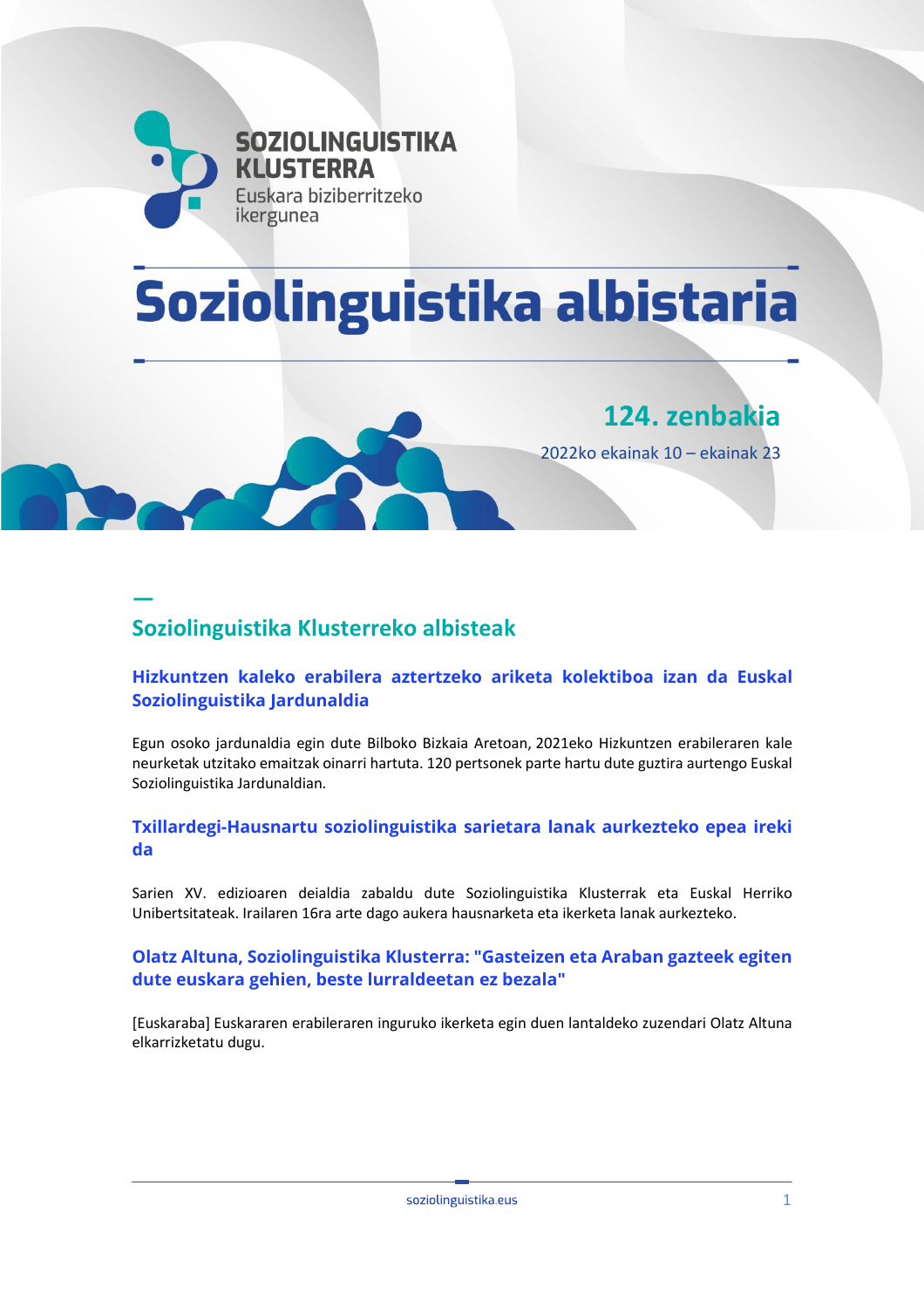# **Ikerketak**

**—**

#### **[Joan Mari Torrealdai beka sortu dute, kultur ikerketak eta egitasmoak](https://emun.intelsuite.es/index.php?option=com_idkjournal&task=redirect&plugin=k2_p1&iid=30877&journalid=62b42e0d66924&title=Joan+Mari+Torrealdai+beka+sortu+dute%2C+kultur+ikerketak+eta+egitasmoak+sustatzeko&url=aHR0cHM6Ly93d3cuYmVycmlhLmV1cy9hbGJpc3RlYWsvMjE0NzM5L2pvYW4tbWFyaS10b3JyZWFsZGFpLWJla2Etc29ydHUtZHV0ZS1rdWx0dXItaWtlcmtldGFrLWV0YS1lZ2l0YXNtb2FrLXN1c3RhdHpla28uaHRt)  [sustatzeko](https://emun.intelsuite.es/index.php?option=com_idkjournal&task=redirect&plugin=k2_p1&iid=30877&journalid=62b42e0d66924&title=Joan+Mari+Torrealdai+beka+sortu+dute%2C+kultur+ikerketak+eta+egitasmoak+sustatzeko&url=aHR0cHM6Ly93d3cuYmVycmlhLmV1cy9hbGJpc3RlYWsvMjE0NzM5L2pvYW4tbWFyaS10b3JyZWFsZGFpLWJla2Etc29ydHUtZHV0ZS1rdWx0dXItaWtlcmtldGFrLWV0YS1lZ2l0YXNtb2FrLXN1c3RhdHpla28uaHRt)**

[BERRIA] Joan Mari Torrealdai idazle eta ikerlaria hil eta bi urte eskasera, Usurbilgo Udalak eta Jakin aldizkariak Joan Mari Torrealdai beka aurkeztu dute gaur, Usurbilen bertan. Bi erakundeen arteko hitzarmenarekin, Torrealdaik bere bizitzan landutako esparruak ikertzen jarraitzea bultzatu nahi dute.

#### **[Martin Ugalde beka: 2022rako deialdia zabalik](https://emun.intelsuite.es/index.php?option=com_idkjournal&task=redirect&plugin=k2_p1&iid=30885&journalid=62b42e0d66924&title=Martin+Ugalde+beka%3A+2022rako+deialdia+zabalik&url=aHR0cHM6Ly93d3cua3VsdHVycGFya2VhLmV1cy9hbGJpc3RlYWsvbWFydGluLXVnYWxkZS1iZWthLTIwMjJyYWtvLWRlaWFsZGlhLXphYmFsaWsv)**

[Martin Ugalde Kultur Parkea] 2022rako beka deialdiaren gaia izango da "Martin Ugalde Orradreren ekarpena Euskal Herriari eta euskal kulturari, berak landutako eremuetako edozein kontuan hartuta".

**—**

# **Jardunaldi, hitzaldi eta ikastaroak**

#### **[Jakin Jardunaldiak, demografiaren bidez zaintza eta hizkuntza aurreikusteko](https://emun.intelsuite.es/index.php?option=com_idkjournal&task=redirect&plugin=k2_p1&iid=30887&journalid=62b42e0d66924&title=Jakin+Jardunaldiak%2C+demografiaren+bidez+zaintza+eta+hizkuntza+aurreikusteko&url=aHR0cHM6Ly93d3cuamFraW4uZXVzL2FsYmlzdGVhay9qYWtpbi1qYXJkdW5hbGRpYWstZGVtb2dyYWZpYXJlbi1iaWRlei16YWludHphLWV0YS1oaXprdW50emEtYXVycmVpa3VzdGVrby80NzE=)**

[JAKIN] Uztailaren 7an eta 8an egingo da VIII. Jakin Jardunaldia Usurbilen, datu demografikoetatik abiatuta zaintzen eta hizkuntzaren auziei erreparatzeko eta UEUren, Usurbilgo Udalaren eta Jakinen lankidetzaren emaitza dira.

## **[Euskal nortasunak XXI. mendean dituen erronkak aztertuko dituzte Udako](https://emun.intelsuite.es/index.php?option=com_idkjournal&task=redirect&plugin=k2_p1&iid=30878&journalid=62b42e0d66924&title=Euskal+nortasunak+XXI.+mendean+dituen+erronkak+aztertuko+dituzte+Udako+Ikastaroetan+Donostian&url=aHR0cHM6Ly93d3cubmFpei5ldXMvZXUvaW5mby9ub3RpY2lhLzIwMjIwNjIwL2V1c2thbC1ub3J0YXN1bmFrLXh4aS1tZW5kZWFuLWRpdHVlbi1lcnJvbmthai1henRlcnR1a28tZGl0dXp0ZS11ZGFrby1pa2FzdG9yb2V0YW4tZG9ub3N0aWFu)  [Ikastaroetan Donostian](https://emun.intelsuite.es/index.php?option=com_idkjournal&task=redirect&plugin=k2_p1&iid=30878&journalid=62b42e0d66924&title=Euskal+nortasunak+XXI.+mendean+dituen+erronkak+aztertuko+dituzte+Udako+Ikastaroetan+Donostian&url=aHR0cHM6Ly93d3cubmFpei5ldXMvZXUvaW5mby9ub3RpY2lhLzIwMjIwNjIwL2V1c2thbC1ub3J0YXN1bmFrLXh4aS1tZW5kZWFuLWRpdHVlbi1lcnJvbmthai1henRlcnR1a28tZGl0dXp0ZS11ZGFrby1pa2FzdG9yb2V0YW4tZG9ub3N0aWFu)**

[NAIZ] Euskal nortasunak XXI. mendean dituen erronkei buruzko jardunaldiak antolatu dituzte, Donostiako Udako Ikastaroen baitan, EHUk, Telesforo Monzon eLab-ek, Sabino Arana Fundazioak eta Cenarrusa Fundazioak uztailaren 5ean eta 6an.

#### **['Eragin Linguistikoaren Ebaluazioa Lurraldean' aditu titulua eskainiko dute](https://emun.intelsuite.es/index.php?option=com_idkjournal&task=redirect&plugin=k2_p1&iid=30872&journalid=62b42e0d66924&title=%E2%80%98Eragin+Linguistikoaren+Ebaluazioa+Lurraldean%E2%80%99+aditu+titulua+eskainiko+dute+EHUk+eta+UEUk+datorren+ikasturtean%2C+eta+zabalik+da+matrikula+egiteko+epea&url=aHR0cHM6Ly93d3cudWVtYS5ldXMvMjAyMi8wNi8xMy9lcmFnaW4tbGluZ3Vpc3Rpa29hcmVuLWViYWx1YXppb2EtbHVycmFsZGVhbi1hZGl0dS10aXR1bHVhLWVza2Fpbmlrby1kdXRlLWVodWstZXRhLXVldWstZGF0b3JyZW4taWthc3R1cnRlYW4tZXRhLXphYmFsaWstZGEtbWF0cmlrdWxhLWVnaXRla28tZXBlYS8=)  [EHUk eta UEUk datorren ikasturtean, eta zabalik da matrikula egiteko epea](https://emun.intelsuite.es/index.php?option=com_idkjournal&task=redirect&plugin=k2_p1&iid=30872&journalid=62b42e0d66924&title=%E2%80%98Eragin+Linguistikoaren+Ebaluazioa+Lurraldean%E2%80%99+aditu+titulua+eskainiko+dute+EHUk+eta+UEUk+datorren+ikasturtean%2C+eta+zabalik+da+matrikula+egiteko+epea&url=aHR0cHM6Ly93d3cudWVtYS5ldXMvMjAyMi8wNi8xMy9lcmFnaW4tbGluZ3Vpc3Rpa29hcmVuLWViYWx1YXppb2EtbHVycmFsZGVhbi1hZGl0dS10aXR1bHVhLWVza2Fpbmlrby1kdXRlLWVodWstZXRhLXVldWstZGF0b3JyZW4taWthc3R1cnRlYW4tZXRhLXphYmFsaWstZGEtbWF0cmlrdWxhLWVnaXRla28tZXBlYS8=)**

[UEMA] 'Eragin Linguistikoaren Ebaluazioa Lurraldean' izeneko aditu-titulua prestatu dute EHUk eta UEUk datorren ikasturterako, UEMArekin eta Kontseiluarekin batera, eta dagoeneko zabalik da matrikula egiteko epea, irailaren erdialdera arte.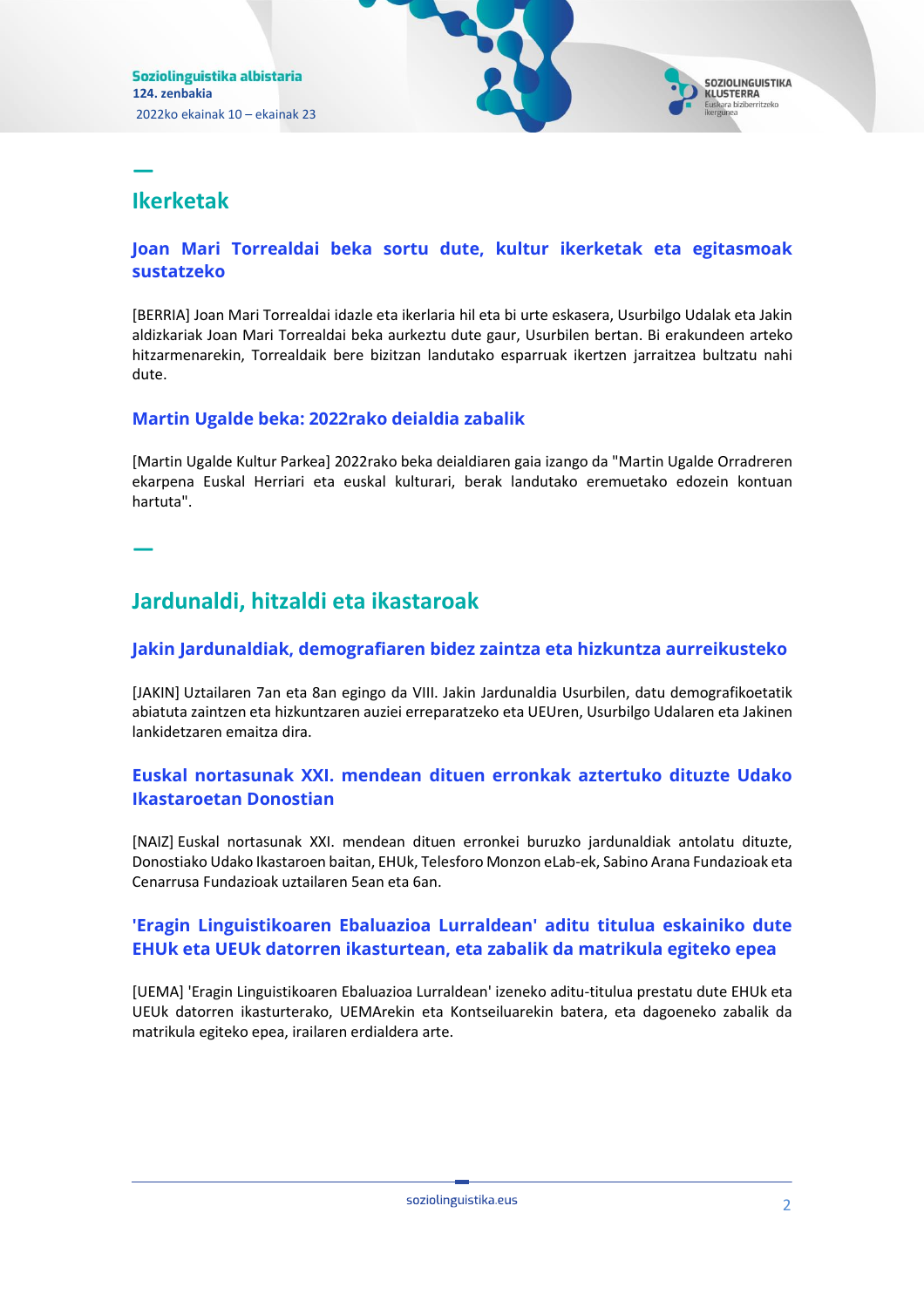

## **[Minority language protection in the EU and the Right to Speak: Reframing the](https://emun.intelsuite.es/index.php?option=com_idkjournal&task=redirect&plugin=k2_p1&iid=30883&journalid=62b42e0d66924&title=Minority+language+protection+in+the+EU+and+the+Right+to+Speak%3A+Reframing+the+debate&url=aHR0cHM6Ly9pZGVhc2ZvcmV1cm9wZS5ldS9hY3Rpdml0eS9ldmVudC9taW5vcml0eS1sYW5ndWFnZS1wcm90ZWN0aW9uLWluLXRoZS1ldS1hbmQtdGhlLXJpZ2h0LXRvLXNwZWFrLXJlZnJhbWluZy10aGUtZGViYXRlLw==)  [debate](https://emun.intelsuite.es/index.php?option=com_idkjournal&task=redirect&plugin=k2_p1&iid=30883&journalid=62b42e0d66924&title=Minority+language+protection+in+the+EU+and+the+Right+to+Speak%3A+Reframing+the+debate&url=aHR0cHM6Ly9pZGVhc2ZvcmV1cm9wZS5ldS9hY3Rpdml0eS9ldmVudC9taW5vcml0eS1sYW5ndWFnZS1wcm90ZWN0aW9uLWluLXRoZS1ldS1hbmQtdGhlLXJpZ2h0LXRvLXNwZWFrLXJlZnJhbWluZy10aGUtZGViYXRlLw==)**

[Coppieters Foundation] Top experts in the field of diversity management will discuss in Bastia, Corsica, strategies to promote linguistic rights. The goal is to recommend the EU to reflect upon its policies and practices in matter of language promotion and protection.

## **[The 4th International Conference Synergy of Languages and Cultures:](https://emun.intelsuite.es/index.php?option=com_idkjournal&task=redirect&plugin=k2_p1&iid=30881&journalid=62b42e0d66924&title=The+4th+International+Conference+Synergy+of+Languages+and+Cultures%3A+Interdisciplinary+Studies&url=aHR0cHM6Ly9zeW5lcmd5LnNwYnUucnUvbWFpbl9lbmc=)  [Interdisciplinary Studies](https://emun.intelsuite.es/index.php?option=com_idkjournal&task=redirect&plugin=k2_p1&iid=30881&journalid=62b42e0d66924&title=The+4th+International+Conference+Synergy+of+Languages+and+Cultures%3A+Interdisciplinary+Studies&url=aHR0cHM6Ly9zeW5lcmd5LnNwYnUucnUvbWFpbl9lbmc=)**

[Sant Petersburgoko Unibertsitatea] We are happy to extend this invitation to The Fourth International Conference, The Synergy of Languages and Cultures: Interdisciplinary Studies, to be held on 29 September – 01 October 2022, in an online format.

# **Liburuak eta artikulu zientifikoak**

**—**

#### **[Jon Gotzon's syncretic bilingual parody: Pushing the boundaries of 'authentic'](https://emun.intelsuite.es/index.php?option=com_idkjournal&task=redirect&plugin=k2_p1&iid=30880&journalid=62b42e0d66924&title=Jon+Gotzon%27s+syncretic+bilingual+parody%3A+Pushing+the+boundaries+of+%E2%80%98authentic%E2%80%99+Basque&url=aHR0cHM6Ly93d3cuY2FtYnJpZGdlLm9yZy9jb3JlL2pvdXJuYWxzL2xhbmd1YWdlLWluLXNvY2lldHkvYXJ0aWNsZS9hYnMvam9uLWdvdHpvbnMtc3luY3JldGljLWJpbGluZ3VhbC1wYXJvZHktcHVzaGluZy10aGUtYm91bmRhcmllcy1vZi1hdXRoZW50aWMtYmFzcXVlLzk3MTQ4QTU3QTQzMkI1OTIxMjI0OENDRjkzREVGRDlE)  [Basque](https://emun.intelsuite.es/index.php?option=com_idkjournal&task=redirect&plugin=k2_p1&iid=30880&journalid=62b42e0d66924&title=Jon+Gotzon%27s+syncretic+bilingual+parody%3A+Pushing+the+boundaries+of+%E2%80%98authentic%E2%80%99+Basque&url=aHR0cHM6Ly93d3cuY2FtYnJpZGdlLm9yZy9jb3JlL2pvdXJuYWxzL2xhbmd1YWdlLWluLXNvY2lldHkvYXJ0aWNsZS9hYnMvam9uLWdvdHpvbnMtc3luY3JldGljLWJpbGluZ3VhbC1wYXJvZHktcHVzaGluZy10aGUtYm91bmRhcmllcy1vZi1hdXRoZW50aWMtYmFzcXVlLzk3MTQ4QTU3QTQzMkI1OTIxMjI0OENDRjkzREVGRDlE)**

[Language in Society] In this research, I study the way this parody takes advantages of carnivalesque strategies in order to question fixed ideological hierarchies on Basqueness.

## **[Translanguaging in Basque and English: practices and attitudes of university](https://emun.intelsuite.es/index.php?option=com_idkjournal&task=redirect&plugin=k2_p1&iid=30876&journalid=62b42e0d66924&title=Translanguaging+in+Basque+and+English%3A+practices+and+attitudes+of+university+teachers+and+students&url=aHR0cHM6Ly93d3cudGFuZGZvbmxpbmUuY29tL2RvaS9mdWxsLzEwLjEwODAvMTQ3OTA3MTguMjAyMi4yMDg2OTg0P2FmPVI=)  [teachers and students](https://emun.intelsuite.es/index.php?option=com_idkjournal&task=redirect&plugin=k2_p1&iid=30876&journalid=62b42e0d66924&title=Translanguaging+in+Basque+and+English%3A+practices+and+attitudes+of+university+teachers+and+students&url=aHR0cHM6Ly93d3cudGFuZGZvbmxpbmUuY29tL2RvaS9mdWxsLzEwLjEwODAvMTQ3OTA3MTguMjAyMi4yMDg2OTg0P2FmPVI=)**

[International Journal of Multilingualism] Whereas previous research in the Basque Country has mainly focused on the implementation of translanguaging pedagogies, in this study we carried out a contrastive analysis of translanguaging practices in English Medium Instruction Education.

## **[Herri gutxituen bidea zabaltzeko ideiak jasotzen ditu Galo Martinez de la Pera](https://emun.intelsuite.es/index.php?option=com_idkjournal&task=redirect&plugin=k2_p1&iid=30875&journalid=62b42e0d66924&title=Herri+gutxituen+bidea+zabaltzeko+ideiak+jasotzen+ditu+Galo+Martinez+de+la+Pera+bere+saiakeran&url=aHR0cHM6Ly93d3cubmFpei5ldXMvZXUvaW5mby9ub3RpY2lhLzIwMjIwNjE1L2hlcnJpLWd1dHhpdHVlbi1iaWRlYS16YWJhbHR6ZWtvLWlkZWlhay1qYXNvdHplbi1kaXR1LWdhbG8tbWFydGluZXotZGUtbGEtcGVyYS1iZXJlLXNhaWFrZXJhbg==)  [bere saiakeran](https://emun.intelsuite.es/index.php?option=com_idkjournal&task=redirect&plugin=k2_p1&iid=30875&journalid=62b42e0d66924&title=Herri+gutxituen+bidea+zabaltzeko+ideiak+jasotzen+ditu+Galo+Martinez+de+la+Pera+bere+saiakeran&url=aHR0cHM6Ly93d3cubmFpei5ldXMvZXUvaW5mby9ub3RpY2lhLzIwMjIwNjE1L2hlcnJpLWd1dHhpdHVlbi1iaWRlYS16YWJhbHR6ZWtvLWlkZWlhay1qYXNvdHplbi1kaXR1LWdhbG8tbWFydGluZXotZGUtbGEtcGVyYS1iZXJlLXNhaWFrZXJhbg==)**

[NAIZ] Zein da herri ukatu eta baztertuen irtenbidea supergizakiaren garaian? Hori da Galo Martinez de la Pera 'Emearen bidea supergizakiaren aroan' (Alberdania) saiakera liburuan erantzuten saiatzen den galdera, herrigintza eta feminismoa uztartuz.

## **[Indigenous Language Revitalization in British Columbia: Yuneŝit'in strategies](https://emun.intelsuite.es/index.php?option=com_idkjournal&task=redirect&plugin=k2_p1&iid=30884&journalid=62b42e0d66924&title=Indigenous+Language+Revitalization+in+British+Columbia%3A+Yune%C5%9Dit%E2%80%99in+strategies+for+Nenqayni+ch%E2%80%99ih+or+the+T%C5%9Dilhqot%E2%80%99in+language&url=aHR0cHM6Ly9hZGRpLmVodS5lcy9oYW5kbGUvMTA4MTAvNTM3MTk=)  [for Nenqayni ch'ih or the Tŝilhqot'in language](https://emun.intelsuite.es/index.php?option=com_idkjournal&task=redirect&plugin=k2_p1&iid=30884&journalid=62b42e0d66924&title=Indigenous+Language+Revitalization+in+British+Columbia%3A+Yune%C5%9Dit%E2%80%99in+strategies+for+Nenqayni+ch%E2%80%99ih+or+the+T%C5%9Dilhqot%E2%80%99in+language&url=aHR0cHM6Ly9hZGRpLmVodS5lcy9oYW5kbGUvMTA4MTAvNTM3MTk=)**

[EHU] Paula Laita Pallarés Soziolinguistika Klusterreko ikerlari eta teknikariaren tesiak Tîlhqot'in ikasteko eta hizkuntza komunitatean biziberritzeko estrategiak eta baliabideak identifikatzea dauka helburu nagusitzat.